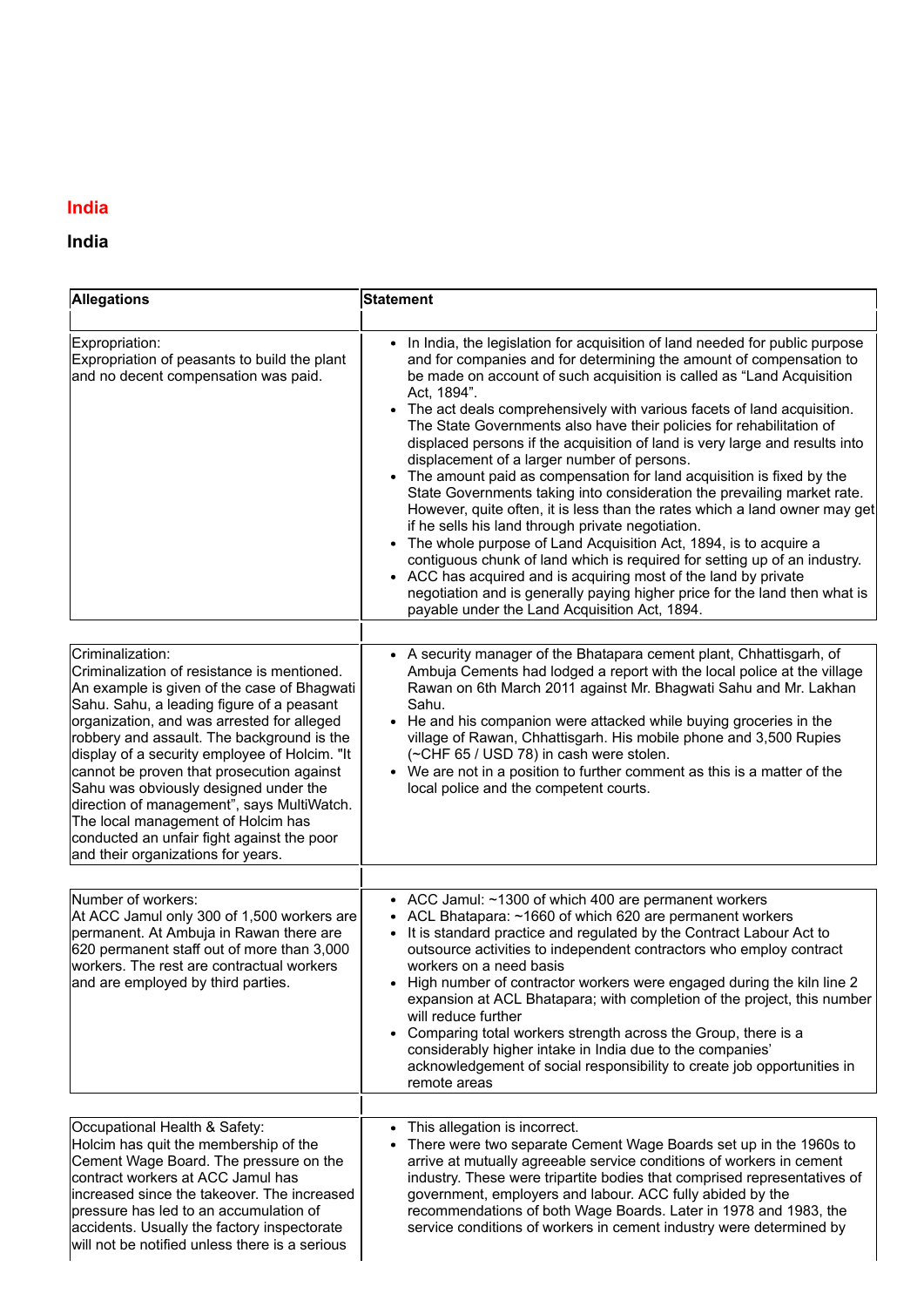| accident and the union puts pressure on<br>them.                                                                                                                                                                                                                                                              | awards or decisions of arbitrators appointed under law. ACC abided by<br>these awards as well.<br>• The association with Holcim has had no bearing on service conditions of<br>workers. Presently ACC is guided by the terms and conditions as per the<br>latest wage settlement signed between Cement Manufacturers<br>Association (CMA) and Labour unions in February 2011, even though<br>ACC is no longer a member of CMA. In fact the terms settled by us are<br>even better than the CMA settlement.<br>Occupational Health & Safety is taken very seriously in ACC. At all ACC<br>plants including Jamul, there is a continuous effort to measure and<br>improve Safety Management Systems to avoid accidents. ACC Jamul<br>has professional doctors and medical facilities available for continuous<br>monitoring and observation of workplace and occupational health. Safety<br>training is mandatory for all permanent and contractor workers. Safety<br>personal protective equipment are provided to all those who work inside<br>plant premises without exception.<br>• An intensive safety training and awareness programme is conducted at<br>ACC called ACC Suraksha Bandhan which focuses exclusively on<br>contract workers.                                                                                        |
|---------------------------------------------------------------------------------------------------------------------------------------------------------------------------------------------------------------------------------------------------------------------------------------------------------------|----------------------------------------------------------------------------------------------------------------------------------------------------------------------------------------------------------------------------------------------------------------------------------------------------------------------------------------------------------------------------------------------------------------------------------------------------------------------------------------------------------------------------------------------------------------------------------------------------------------------------------------------------------------------------------------------------------------------------------------------------------------------------------------------------------------------------------------------------------------------------------------------------------------------------------------------------------------------------------------------------------------------------------------------------------------------------------------------------------------------------------------------------------------------------------------------------------------------------------------------------------------------------------------------------------------------------------------|
| A fatal accident occurred in August 2010 at<br>ACC Jamul when the plant management<br>forced workers to fix a broken container of<br>hot coal, despite the workers having not<br>been trained for this work. The management<br>also tried to cover up fatal accidents, and to<br>avoid compensation payments. | In August 2010 two persons lost their lives in an unfortunate accident at<br>Jamul – one a permanent employee and the other a contract worker. The<br>job was a routine one involving removal of a jam in the coal hopper<br>caused by heavy rain. The job was being performed by the company's<br>permanent workers, one of whom died in the mishap. The job was not<br>assigned to the deceased contract worker who was in a cleaning<br>operation nearby. The injured person was rushed to hospital where he<br>received due emergency care and the best of subsequent definitive<br>medical treatment for several days before he succumbed. The entire<br>expenses on his medical care were borne by the company.<br>We deny there was ever any attempt to cover up the accident. Timely<br>notifications were made to all concerned such as police, Inspector of<br>Factories etc. The family of the deceased contract worker was paid<br>compensation of Rs 200,000/- by ACC. The family also received<br>insurance money of Rs 300,000/-. In addition, the family receives life-<br>long pension under government's Employees State Insurance scheme.<br>As a special gesture, ACC assisted the widow of the deceased in<br>securing employment and has provided free education to her two<br>children until they leave school. |
| Overtime:<br>ACC violates the rules in not paying<br>overtime. Many contract workers work<br>monthly 200-250 hours unpaid overtime.                                                                                                                                                                           | The allegation is incorrect.<br>Contract workers are not employed by ACC nor is their majority under its<br>command. It is the third party service provider who is their employer and<br>is therefore responsible to comply with the respective provisions on<br>overtime in line with all regulations.<br>Standardised frame-agreements are in place, which follow all relevant<br>$\bullet$<br>labour statutes, including those pertaining to minimal wages.<br>• For compliance purpose, the companies even supervise the payment of<br>wages by the contractors to their employees.<br>It is incorrect to say contract workers are not paid for overtime. All<br>٠<br>contract workers receive overtime payments as due to them whenever<br>they work over and above the normal working hours. This is supervised<br>by the company.                                                                                                                                                                                                                                                                                                                                                                                                                                                                                               |
| Minimum wages:<br>Ambuja only pays contract workers the<br>statutory minimum wage since 2010 - after<br>pressure from PCSS. Previously, workers<br>had to pay the cost of boots and goggles on<br>their own and medical facilities were not<br>available to contract workers.                                 | • This is incorrect. Minimum wages had been ensured prior to 2010.<br>• PCSS is not a negotiation partner of ACL as it does not have any<br>members at the Bhatapara plant.<br>• Around 70% of workers are members of a strong national union who is<br>taking care of their interests. Local management was so far able to<br>resolve all outstanding issues in direct discussions with this union.<br>Proper attention is paid to ensure safety of all workmen by providing<br>compulsory training to each of them by the company before they are<br>allowed to enter the plant and start a job.<br>• Safety of workers though has to be ensured by the supervising<br>contractor.<br>Contractor workers are permitted to avail themselves for the first-aid<br>٠<br>facilities at the company's hospital at par with regular workers.                                                                                                                                                                                                                                                                                                                                                                                                                                                                                               |
| Depletion of ground water:<br>The water consumption of Ambuja is                                                                                                                                                                                                                                              | • Water generation of the plant including water harvesting projects of the<br>Ambuja Cement Foundation is 1.3 times higher than its usage.                                                                                                                                                                                                                                                                                                                                                                                                                                                                                                                                                                                                                                                                                                                                                                                                                                                                                                                                                                                                                                                                                                                                                                                             |